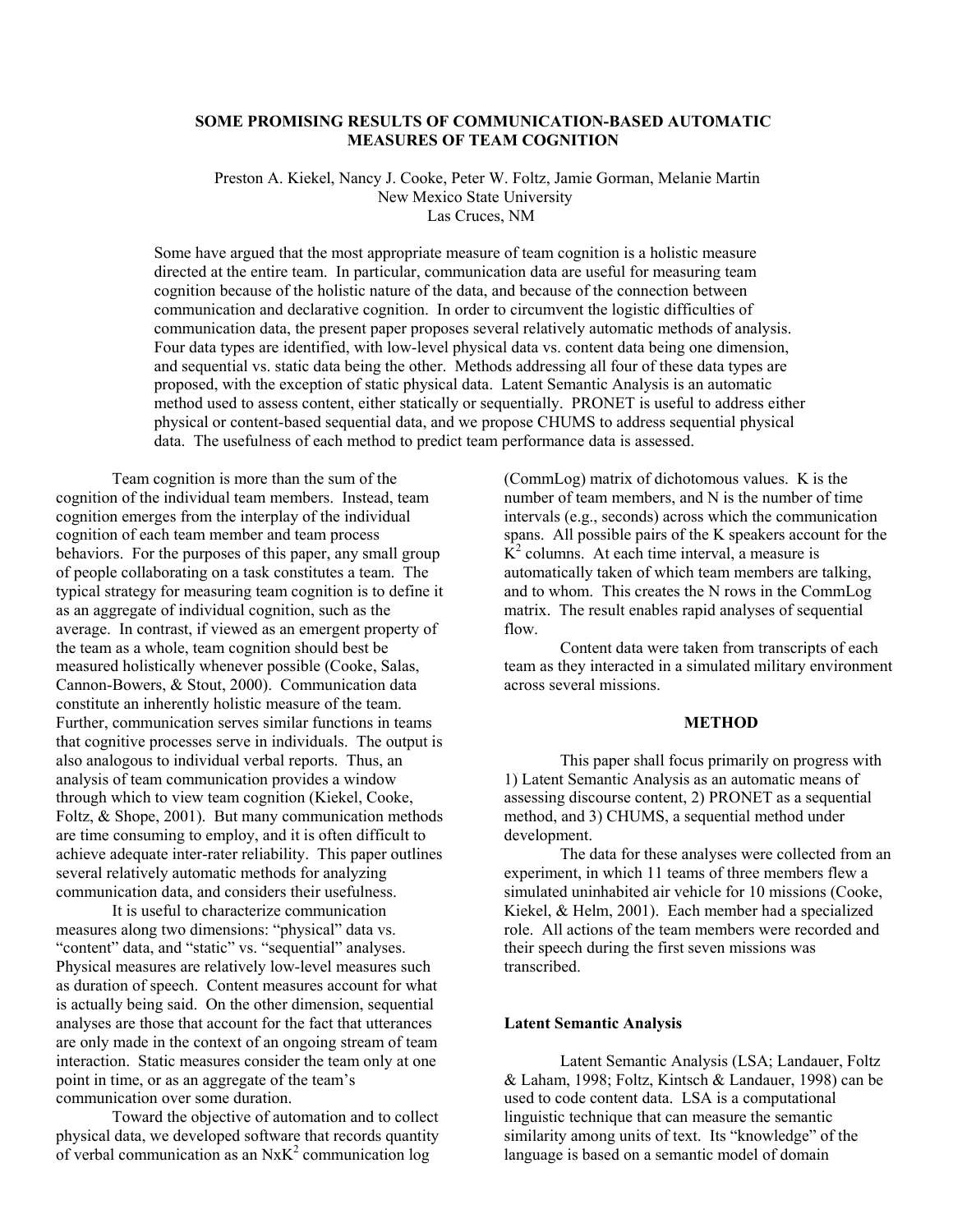knowledge acquired through training on a corpus of domain-relevant text. Through a statistical analysis of how words occur across contexts (e.g., paragraphs), LSA generates a high-dimensional semantic space, in which each original word, as well as larger units of text (utterances, paragraphs, documents), are represented as vectors in the space. The derived vectors for words and utterances can be correlated by taking the cosine between their vectors. This permits the matching of texts based on semantic relatedness, rather than direct keyword overlap alone.

### **PRONET**

 PRONET (Cooke, Neville, & Rowe, 1996) is a sequential analysis that relies on the network modeling tool, Pathfinder (Schvaneveldt, 1990). Transition probability matrices among a set of nodes (i.e., events) are input to the Pathfinder algorithm, and a network representation of prominent pairwise connections among events is generated. In this way, one can use PRONET to determine what events "typically" follow one another, for a given lag. For instance, if two events typically follow one another, with one arbitrary event interloping them, then PRONET would identify a lag 2 connection. Two events that typically occur simultaneously would yield a lag 0 connection.

 PRONET furthermore allows researchers to determine "typical" chains of events with more than two nodes. Longer chains are evaluated by testing each node pair within the chain, at all required lags. For instance, the chain  $A \rightarrow B \rightarrow C \rightarrow D$  could only be considered "typical" if transitions are retained at lag 1 for  $A\rightarrow B$ ,  $B\rightarrow C$ , and  $C\rightarrow D$ ; at lag 2 for  $A \rightarrow C$  and  $B \rightarrow D$ ; and at lag 3 for  $A \rightarrow D$ .

 Using physical sequential data, we examined "typical" global patterns of turn-taking in speech acts (Kiekel, Cooke, Foltz, & Shope, 2001). Six communication events were defined, as beginning or ending a speech sequence by each team member. For instance, if the pilot begins speaking, regardless of what she says, this is considered the beginning of a speech act, by the pilot. The navigator beginning a speech act is a different event, as is the pilot's cessation of speech.

 A hypothetical turn-taking sequence might consist of the pilot beginning an utterance, then finishing it, then the navigator beginning, and the pilot beginning another utterance before the navigator finishes. These five events would define the pilot speaking uninterrupted, but then interrupting the navigator. An infinite number of possible turn-taking sequences is possible, and our goal was to identify prominent patterns.

 We recorded the events, and retained the order in which they occurred. The six possible events were represented as nodes in the subsequent analysis. The set of observed events for each team-at-mission were used to define transition probability matrices of various lags. For

example, the node sequence "Pilot begins speaking" followed in the next event (i.e. at lag one) by "Pilot ends speaking" is represented as a cell in the lag 1 transition probability matrix. The event occurs with a probability defined as the number of occurrences for that transition, divided by the sum total of all transitions between "Pilot begins speaking" and all six events.

 The transition probability matrices served as input to PRONET, so that we could identify prominent event sequences of speech acts. We have so far analyzed the PRONET output in two ways. First, we qualitatively interpreted the network of "typical" transitions for chains of two events separated by one lag. Here we looked at patterns of networks, and looked for changes over missions.

 For the second type of analysis, we derived all "typical" chains of arbitrary length, where a chain's length is equal to the number of nodes it includes. Then, for each team-at-mission, we computed summary statistics on the set of chain lengths (i.e. mean chain length, median, maximum, minimum, and sum of all lengths). These values were used to predict an external, composite measure of team performance.

## **CHUMS**

 Clustering Hypothesized Underlying Models in Sequence (CHUMS) is a clustering approach to determining discrete pattern shifts in sequential data. It works by clustering putative models defined by segments of the sequential data. Sequential data are first segmented into discrete units. Each unit is used to estimate a model against which to test the data in every other unit. The matrix of model fit values comparing each unit to each other unit is used as a similarity matrix, with adequate fit values indicating similar units.

 Assuming there are some adequate fit values, the data from the two units with the best fit are pooled. The set of hypothesized underlying models is then re-estimated with the remaining clusters. This pairwise model testing process continues iteratively until all clusters are statistically distinct from one another (i.e. all pairwise model tests yield inadequate fits). Remaining clusters can be further analyzed in any way of interest to the researcher. The procedure is fully automated by custom software.

 One promising application of CHUMS is in counting the number of distinct communication models remaining, after clustering those that have no statistically detectable difference. For this approach, CommLog data were used to define models of communication dominance among team members. We separated the mission into segments of one-minute duration, and formed multinomial models of how much each team member spoke during each minute. Parameters for each model were estimated by the proportion of speech exhibited by each person, relative to total possible speech for that minute.

These models were then used to generate expected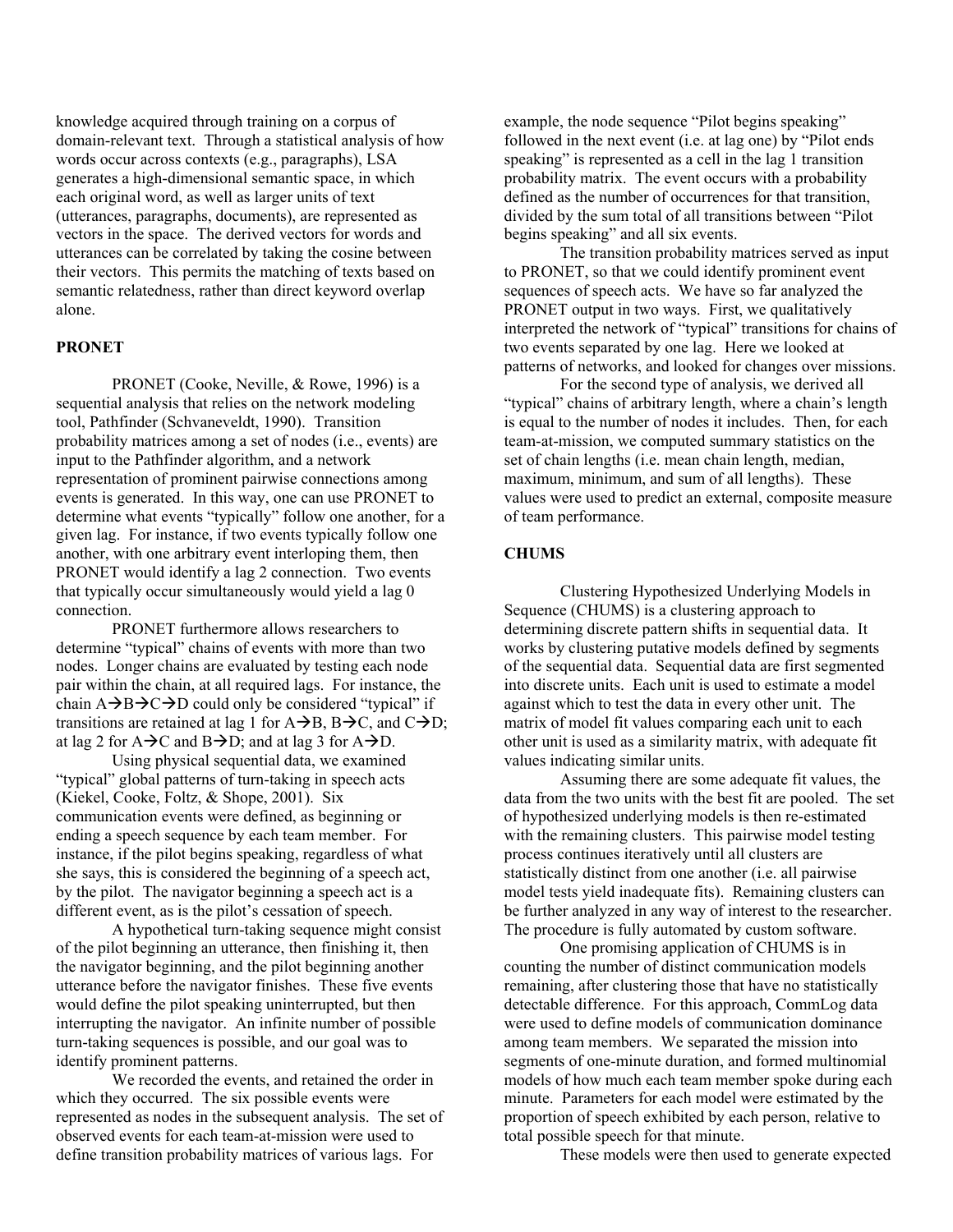values for every other minute, whose observed deviation was tested with a Pearson's  $\chi^2$ . CHUMS yielded counts of distinct models the team exhibited during each mission.

 The number of statistically distinct communication models in any mission can be thought of as a measure of communication stability for that mission. This was used to measure how well the team had an established process for the passing of information. The more patterns exhibited during a mission, the less stable the team's communication, and so the less stable their predicted team cognition.

 If this is a good measure of the stability of team cognition, then it should be related to performance and situation awareness. For each team-at-mission, we predicted external objective measures of performance and situation awareness from (a) the number of distinct models and (b) models per minute (i.e. the number of models divided by the number of minutes in the mission).

## **RESULTS AND DISCUSSION**

### **Results Relevant to Physical Data: PRONET**

 One qualitative outcome of our use of PRONET as described above has been to identify sudden changes in the communication pattern between missions. Curious changes in turn-taking can suggest hypotheses about team process. Analyses pertaining to this approach are discussed more fully by Kiekel, Cooke, Foltz, and Shope (2001).

 Figure 1 shows a representation of a PRONETderived network for lag 1 event transitions. Arrows indicate sequence, such that if the node "Abeg" points to "Aend," it means that person A beginning a speech act is "typically" followed by person A ending a speech act.



*Figure 1.* PRONET representation of shift in lag-1 team communication pattern across missions.

 For this particular team, the first four missions showed a pattern such as that on the left, and for the last six missions showed a pattern similar to that on the right. The left network we will call "D centered," because person D is the hub of the network. The right network we will call "A centered," because person A is its hub. Here, to be the hub of the network means that (a) the center person tends to finish after they begin speaking, and (b) they tend to begin a speech act after both of their partners finish their speech

acts.

 The meaning of these networks must be interpreted with caution, as they only represent chains of one event, i.e. the transition at lag 1. The benefit of only looking at chains of length 1 is that they can easily be graphically displayed. The drawback is that the multiple step paths that the image seems to imply are not, in fact implied.

 We have gone on to identify the set of all paths of arbitrary length for each team-at-mission. For this, we employed the more quantitative method of recording summary statistics on the set of all "typical" chains for each team-at-mission. These variables have shown some promise for predicting performance. Three promising variables are the minimum chain length, the maximum length, and the median length at each mission.

 A multiple regression using some combination of Minimum, Median, and Maximum yields adequate predictions for missions 2, 3, and 5. For mission 2, a model with Maximum and Median yielded  $R^2 = .509$ ,  $F(2, 8) =$ 4.144,  $p = .058$  ( $\beta_{max} = .800$ ,  $\beta_{med} = .913$ ). For mission 3, a simple linear regression with Minimum yielded  $R^2 = .275$ ,  $F(1, 9) = 3.415$ ,  $p = .098$  ( $\beta_{min} =$ -.524). For mission 5, model with Minimum and Maximum yielded  $R^2 = .628$ ,  $F(2, 8) = 5.074$ ,  $p = .051$  $(\beta_{min} = 1.437; \beta_{max} = -1.117)$ .

 Collectively, these variables can be thought of as a measure of the team's consistency in turn-taking behavior. They are useful predictors of performance, primarily during the early missions, when skill acquisition is still underway.

 Other uses for PRONET are under current investigation. For instance, using PRONET, researchers may be able to predict team performance form the mere presence of repeated, dramatic changes in turn-taking. For instance, if each session has one person at the center of the network, but there is no pattern as to who that center person is, then it may be that the team's communication pattern is unstable. This should be reflected in a low performance score. This method has not yet been tested.

 A somewhat more quantitative variant on this approach is to look for particular patterns that predict good performance in teams. For instance, in this task, it appears that the best teams show non-navigator-centered networks for early missions (when they are learning the task), but switch to navigator-centered networks later on. These results are not reported in detail, because they are still being examined as of this writing.

#### **Results Relevant to Physical Data: CHUMS**

 We now turn to the use of CHUMS to predict external measures of performance and situation awareness from the number of distinct models, and models-perminute. When analyzed on a team-by-team basis, the success of this method has been mixed so far. There have been very good predictions for some teams, and very poor predictions for others. The search for mediating variables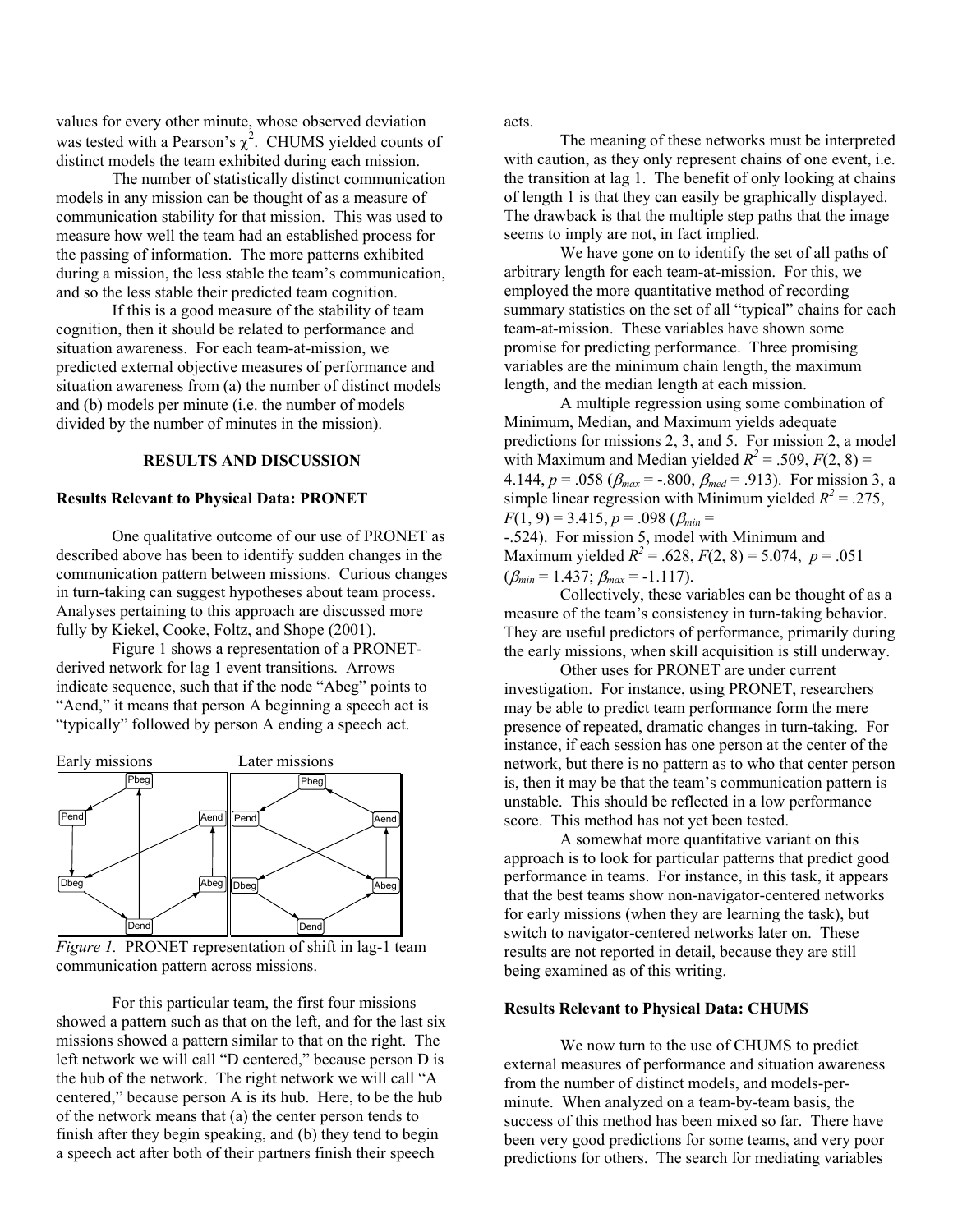is underway.

 But it is of greater interest to analyze these data mission-by-mission, across teams as our random variable. Mission-by-mission analyses yield negative correlations with performance and situation awareness (SA), as hypothesized. If the number of patterns a team tries out is a measure of cognitive instability, then more models (and models per minute) should lead to poorer performance and SA.

 In predicting performance, tests on models per minute showed nothing very impressive. The best prediction was for mission 2, with  $R^2 = .243$ ,  $F(1,8) =$ 2.564,  $p = 0.148$ . While this accounts for over 24% of the variance in performance, it does have a big p-value.

 Predicting performance with number of models was better. For mission 2, we saw  $R^2 = 0.373$ ,  $F(1, 8) =$ 4.753,  $p = .061$ . Mission 7 yielded  $R^2 = .287$ ,  $F(1, 9) =$ 3.631,  $p = .089$ . In the honorable mention category, we have mission 3 ( $R^2 = .212$ ,  $F(1, 8) = 2.151$ ,  $p = .181$ ) and mission 8 ( $R^2 = 0.255$ ,  $F(1, 8) = 2.731$ ,  $p = 0.137$ .

 In attempting to predict SA, the only good prediction was for mission 7, where models per minute  $(R^2)$  $= .426, F(1, 8) = 5.934, p = .041$  was a better predictor than number of models  $(R^2 = .384, F(1, 8) = 4.982, p =$ .056). Prediction was fairly good for mission 9 for models per minute  $(R^2 = .290, F(1, 8) = 3.275, p = .108)$ , but the correlation was in the wrong direction. We are at a loss to explain this baffling mystery.

 It does appear, generally, that measures of team communication consistency are more predictive of performance during the learning acquisition phase of a task, and more predictive of SA after asymptote.

 Other potential (but as yet untested) applications of CHUMS lie in specifically identifying which patterns remain after clustering. For instance, does the pilot usually speak the most during the first half of the mission, then suddenly clam up when workload gets high? Specific patterns could potentially be examined for flow between minutes, using sequential methods.

 Another use of CHUMS that we have not yet begun to investigate is in using models other than the multinomial-team-member-dominance model. For instance, there is no reason not to define a regression equation as the model under consideration. One could model the linear relationship between two speakers at each minute, and see if the pattern changes over time. Any model can be used, as long as it can be tested and assigned a model fit value for a data set.

## **Results Relevant To Content Data: LSA**

 LSA is a versatile tool, having been applied to a range of types of written and spoken discourse In the present study, the simplest uses of LSA have been to analyze vector length, sentence-to-sentence coherence, and vector variance. These techniques each have mixed levels

of usefulness in the present context. We used the length of the vector representing each utterance as a measure of the amount of task-related information being conveyed.

 The ratio of average LSA vector length per mission to average number of words per utterance for a mission (i.e., static communications efficiency), predicts a negative quadratic relationship between communications efficiency and mission performance  $(t(48) = -2.5, p = .016)$ . This usage of LSA defines an optimal level of information transmission per communication that is descriptive of top performances.

 A somewhat less automatic, but more contentoriented use for LSA is to extract communication content codes. This can be done by using LSA to generate a correlation matrix of utterances with other utterances, then cluster highly correlated utterances. Each original utterance can be classified according to the cluster of which it is a part. Results of human-human reliability for tagging have a c-value of 0.73, while LSA-human reliability is at 0.57. This method, combined with PRONET, has been used to identify typical communication content sequences among teams (Kiekel, Cooke, Foltz, & Shope, 2001). Frequency of occurrence for a set of common content sequences can then presumably be used to predict performance. This work is currently underway.

 LSA has also been used to predict overall team performance scores by correlating entire mission transcripts with one another. For this approach to be useful, it requires that a subset of transcripts be associated with known performance scores. The score of a "new" transcript (i.e. one with unknown performance score) can be estimated by computing its proximity to all the "known" transcripts. A proximity-weighted average of the 10 closest "known" transcripts' performance scores along with other statistical measures of the content are taken to be the predicted score for the "new" transcript.

 After accounting for the repeated measures structure of the same 11 teams over 7 missions, we found a positive correlation between the LSA measure and performance,  $R^2 = 0.389$ ,  $F(1, 49) = 31.217$ ,  $p < 0.001$ .

 Mission by mission analysis shows that this measure is more predictive for earlier missions than for later. Mission 1 yields  $R^2 = .707$ ,  $F(1, 8) = 19.269$ ,  $p =$ .002. Mission 2 yields  $R^2 = .558$ ,  $F(1, 8) = 10.093$ ,  $p =$ .013. Mission 3 yields  $R^2 = .709$ ,  $F(1, 8) = 19.515$ ,  $p =$ .002. Mission 4 yields  $R^2 = .290$ ,  $F(1, 8) = 3.275$ ,  $p = .108$ . Mission 5 yields  $R^2 = .626$ ,  $F(1, 7) = 11.714$ ,  $p = .011$ . The latter two missions did not yield adequate predictions. This may be due to there being greater inter-team differences in the earlier missions.

 Other approaches to using LSA for team cognition are also under evaluation. One way to use LSA to measure coherence is to take the mean cosine between each utterance and its sequel. This measure shows a U-shaped curve in its relation to performance, with either too little or too much coherence leading to poorer performance (Foltz,